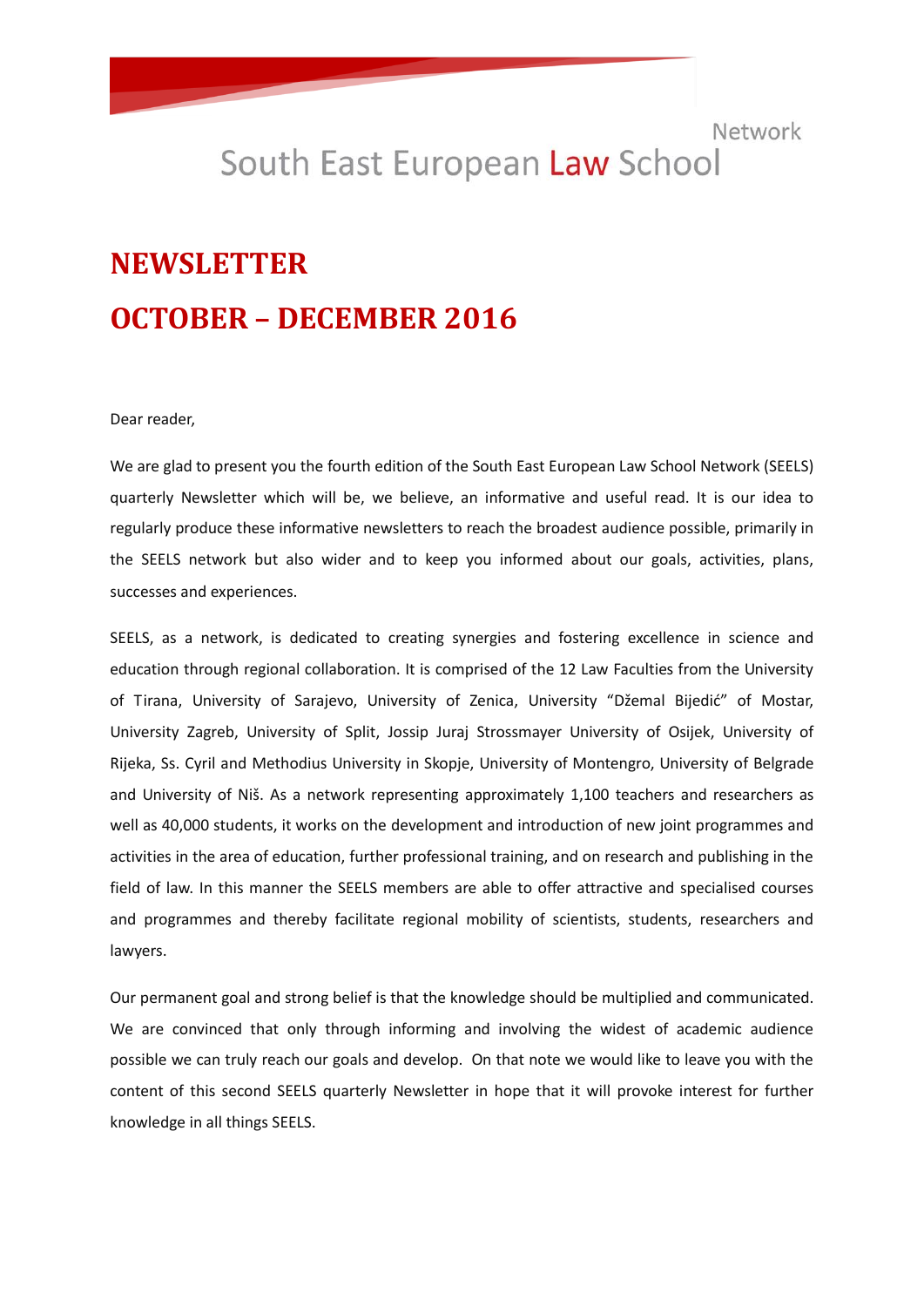## South East European Law School

#### **PROJECT IMPLEMENTATION, DEVELOPMENT & FUNDRAISING**

#### **THIRD EDITION, SEE LAW JOURNAL**

In between the activities that marked the work of SEELS in the previous few months, were the ones related to the third edition of the SEE Law Journal. The efforts were, in that sense, undertaken on multiple levels. Firstly, the Centre for SEELS gathered all the articles and inspected whether they meet the formal requirements. Upon that the Editorial Board of the SEE Law Journal decided for each article, individually, whether it should be reviewed or not, and proposed reviewers. Finally, the Centre for SEELS communicated the proposed reviewers, provided the articles to them, and made sure that the review process meets all the requirements of a blind, double – peer review. In the moment, the review process is in its last phases, wherefore we hope that the third edition of the Journal will come out soon.

### **ERASMUS+ JEAN MONNET: SUPPORT TO ASSOCIATIONS, PROJECT IMPLEMENTATION ACTIVITIES**

Related to the aforementioned SEE Law Journal is SEELS' project "Strengthening EU Legal Studies in South East Europe", funded under the Erasmus+ Programme of the European Union. The project was approved by the European Commission in the month of September, after which the Centre for SEELS started working on the envisaged activities: promotion of the project, preparation of an Editorial Board meeting, preparation of a public call for development of a new web-page, etc. As a final outcome of the project we expect to strengthen the capacities of SEELS as a key competence centre for EU Law studies in the region of South East Europe, as well as Faculties' capacities for EU legal studies. The project will increase the visibility of SEELS and will foster the SEE Law Journal to become the main vehicle for the promotion of EU Law affairs in South East Europe. The project ends in 2018.

## **PROJECT APPROVAL "CHALLENGES FOR EUROPE'S SOCIETIES, NEIGHBORS AND PARTNERS"**

During the month of October SEELS received a notification that the project "Challenges for Europe's Societies, Neighbors and Partners" is accepted by the German Ministry for Education and Research (BMBF). The project was jointly developed by Europa-Institut from the Saarland University and the Faculty of Law from the University of Krakow while SEELS is one of the participants. The aim is to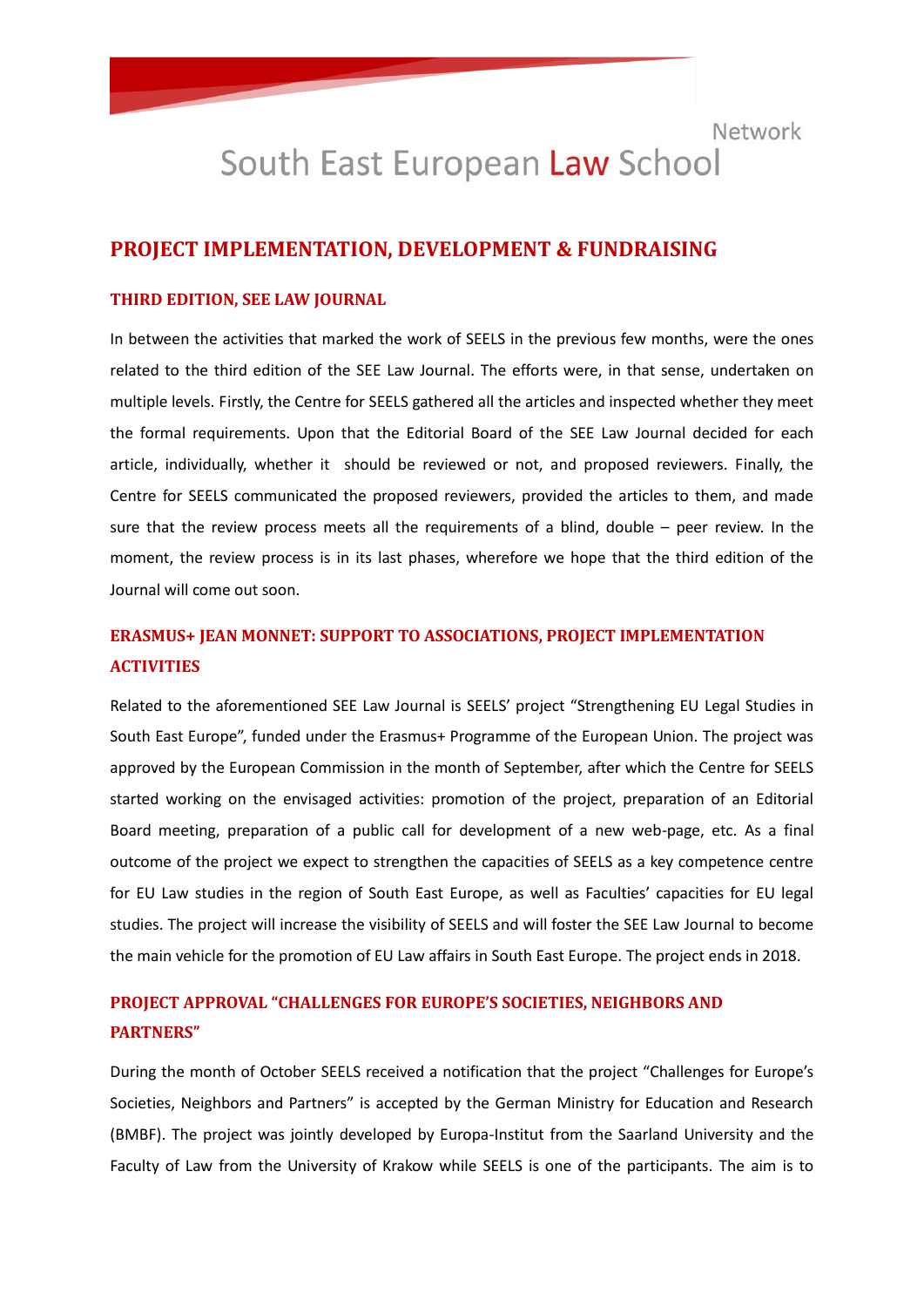## Network South East European Law School

strengthen the capacities of the participants in EU funding, with particular emphasis on Horizon 2020. The project implementation is expected to start shortly, while the duration is 24 months.

## **PLANNING OF PROJECT AND CONCEPT NOTE SUBMISSION "BALKAN WEEK: CROSSED VIEWS'**

The project "Balkan Week: Crossed Views" is planned together by SEELS and the Faculty of Law of Université Paris Oest Nanterre la Defense, and it is aimed to organize a research session at the latter institution, targeted at doctors who have recently defended their PhD and are coming from different Balkan States. These doctors would thus have the opportunity to discuss their researches with French scholars during crossed interventions.

In order to secure funding for this project SEELS and the Faculty of Law of Université Paris Oest Nanterre la Defense submitted a proposal/concept note to the French Ministry of Education and Research in late October.

## **SEE | EU CLUSTER OF EXCELLENCE IN EUROPEAN AND INTERNATIONAL LAW, PROJECT IMPLEMENTATION**

The Cluster of Excellence in European and International law is a 4 year project that is currently being implemented by SEELS and Europa-Institut from University of Saarland, while it is financially supported by the German Academic Exchange Service (DAAD).

In these past months the activities within this project were mainly focused on the several major components.

## **Strategic Planning of Project Activities for 2017 / Attendance at the Conference Week "Connect Back – Alumni4Europe: The European Union as a Global Actor"**

In the month of November participants from the SEELS network and its administrative body – the Centre for SEELS attended the Conference Week "Connect Back – Alumni4Europe: The European Union as a Global Actor" that was organized by Europa-Institut from the Saarland University and took place in Saarbrücken, Germany. The staff of the Centre for SEELS used this stay not merely for promotion of the network, but also for meetings with Europa-Institut, so that the implementation of the project SEE | EU Cluster of Excellence in EU and International Law is thoroughly planned.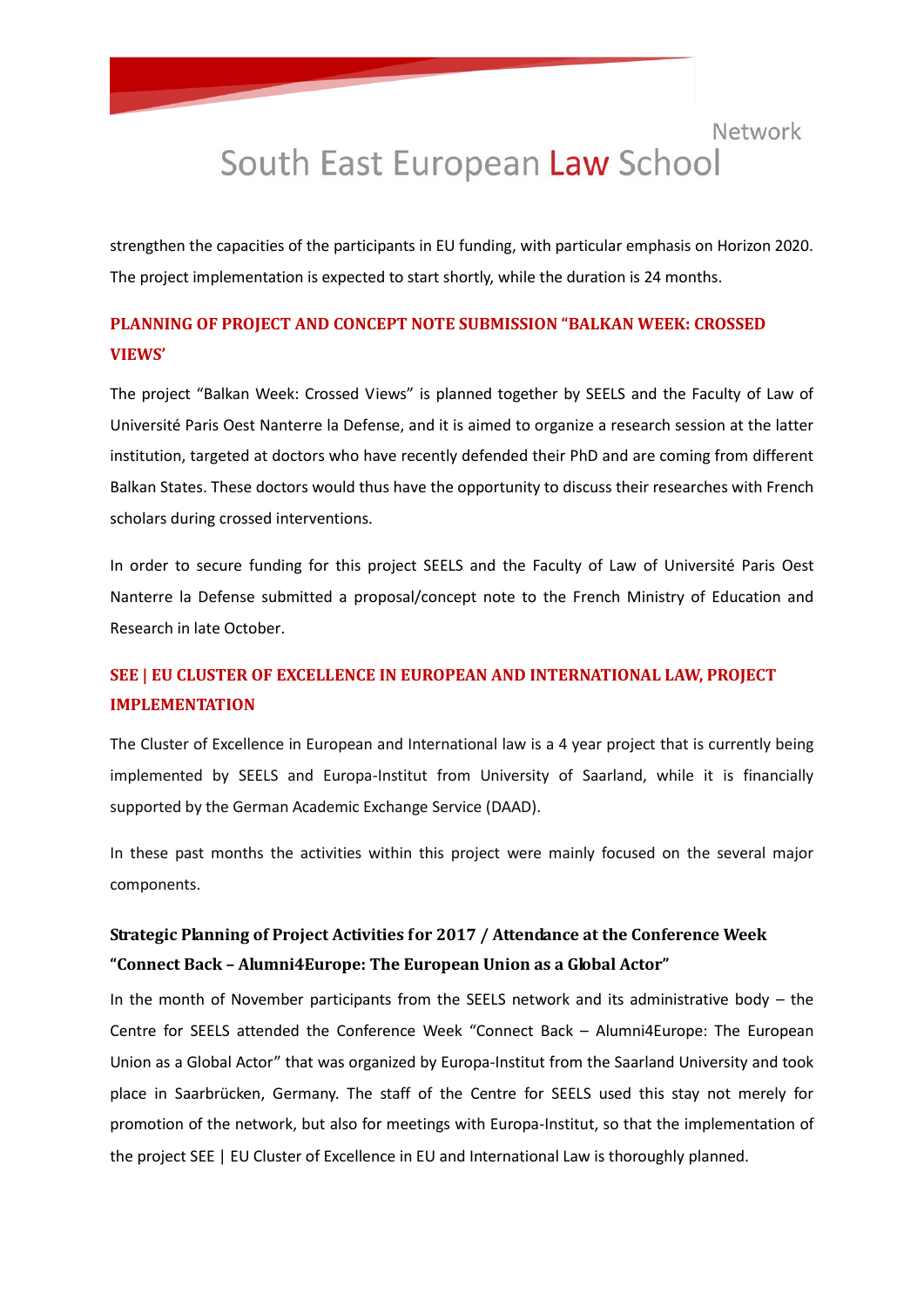# South East European Law School

#### **Librarian's Workshop**

One of the objectives of the SEE | EU Cluster of Excellence is to improve the collaboration among libraries, as well as to strengthen their capacities. Special focus is, in that matter, put on the libraries from the SEELS members, which could benefit and learn from each other and the library of the Europa-Institut. The important role of the libraries comes from the fact that they are the vital points for development of studies and sciences. For that reason, the Centre for SEELS alongside with Europa-Institut worked on bringing together the librarians from all SEELS members in Saarbrücken, Germany for a Workshop, that took place from the  $20^{th}$  to the  $22^{nd}$  of November 2016. This Workshop was merged with the one envisaged under the SEELS Data Base project, implemented by the Faculty of Law in Rijeka.

### **PROPOSAL SUBMITTED UNDER THE CALL "DIALOGUE IN HIGHER EDUCATION WITH THE COUNTRIES OF THE WESTERN BALKANS 2017-2016" OF THE DAAD**

In late November, SEELS together with Europa-Institut submitted the proposal "Reflecting ethnic heterogeneity and tolerance towards national minorities in the legal education in South East Europe and Germany" to the German Academic Exchange Service (DAAD). The project is expected to consist of three main activities:

- 1. Expert roundtable on "National Minority Rights in the Legal Education in South East Europe" consisting of one representative per faculty. The aim of the roundtable would be to assess the manner in which the issue is treated in the curricula of the law faculties and to develop a curriculum for a summer school.
- 2. A one week Summer School on Minority Rights with one master student per faculty and of legal practitioners and-or civil society representatives.
- 3. Development of a regional Minority Rights e-learning module based on the summer school curriculum to be made available to the SEELS member faculties.

The selection results are expected to be published by the end of January 2016.

#### **SEELS NETWORK DATABASE PROJECT, LIBRARIAN WORKSHOP**

As stated above, a Librarian Workshop was planned not only under the project SEE | EU Cluster of Excellence in EU and International Law, but also under the SEELS network Data Base Project. Bearing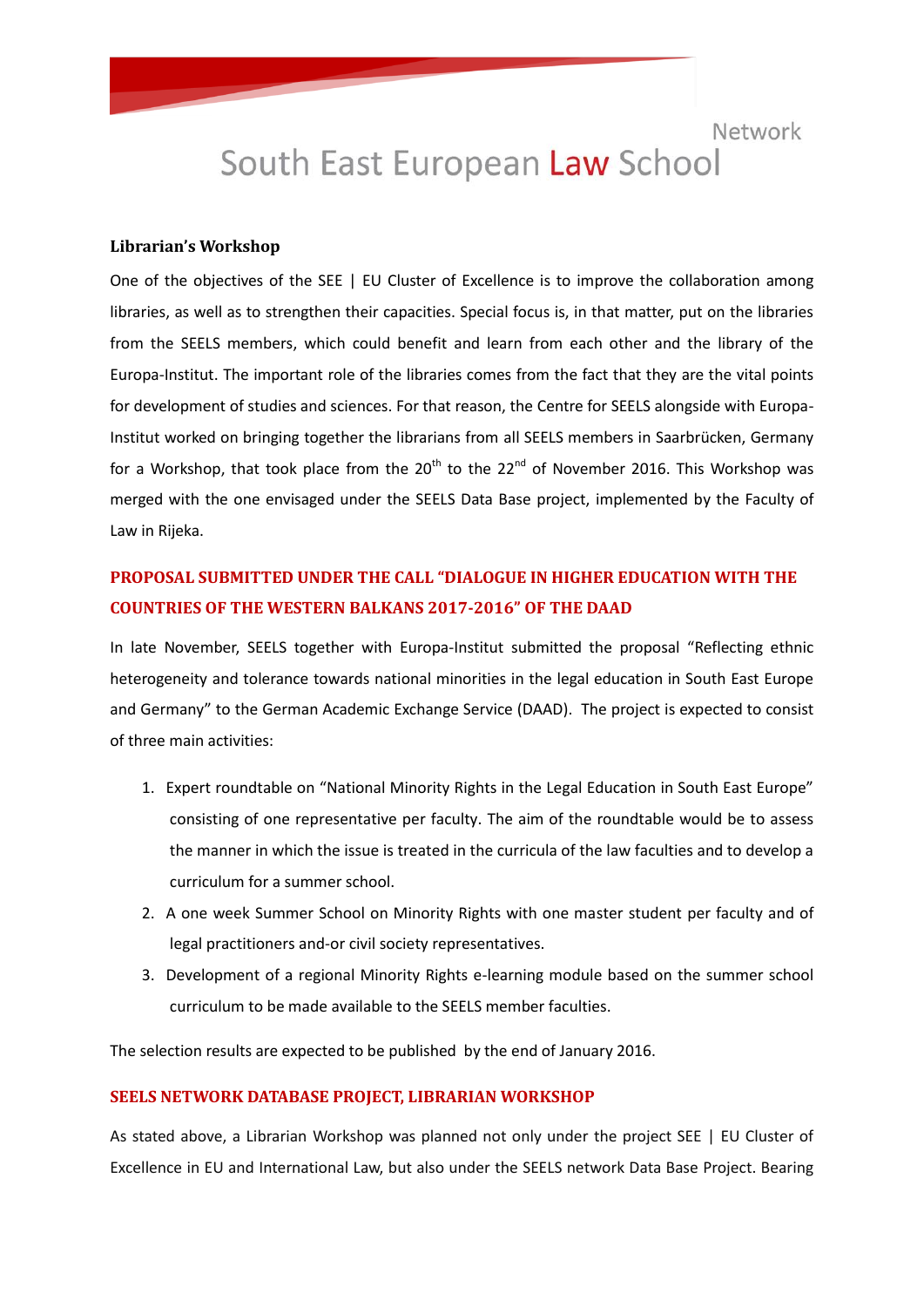## South East European Law School

that in mind the two Workshops were organized in the same period. In the following period this project is going to be marked by activities for a brief survey on the status quo with the format and editorial policy within their respective publications, assessing the profile and the needs of the network itself upon which collection of material for the existing Data Base will be conducted: [www.seels.pravri.uniri.hr.](http://www.seels.pravri.uniri.hr/)

## **"LEGAL PROTECTION AGAINST DISCRIMINATION IN SOUTH EAST EUROPE" PROJECT, PLANNING OF PHASE II**

After the project "Legal Protection against Discrimination in South East Europe" was completed in the month of August 2016, the Centre for SEELS has its representative on a planning meeting for its follow up/phase II. The event was organized by the Open Regional Fund for Legal Reform of the Deutsche Gesellschaft für Internationale Zusammenarbeit (GIZ), and took place in Belgrade in the month of November. Similar to the first phase, SEELS and Ludwig Boltzmann Institute for Human Rights (BIM) have been identified as key partners.

Decision on the initiation of this second phase of the project is expected soon.

### **REGIONAL PROJECT: "DEVELOPMENT OF COLLECTIVE REDRESS FOR CONSUMERS IN SOUTH EAST EUROPE"**

During the month of December the Deutsche Gesellschaft für Internationale Zusammenarbeit (GIZ) informed SEELS that the project "Development of collective redress for consumers in South East Europe" is expected to start from January 2017. During the project experts from the SEELS members are going to be engaged to carry out research, together with the experts from other consumer protection organizations.

### **PREPARATION OF THE "CIRCUMIG" PROPOSAL FOR THE H2020 CALL "ENG-GLOBALLY-03- 2017: THE EUROPEAN UNION AND THE GLOBAL CHALLENGE OF MIGRATION"**

SEELS is going to apply to the H2020 call "ENG-GLOBALLY-03-2017: The European Union and the global challenge of migration". For that purpose, the Centre for SEELS started working on the proposal and its content, and will finalize its work in the month of January.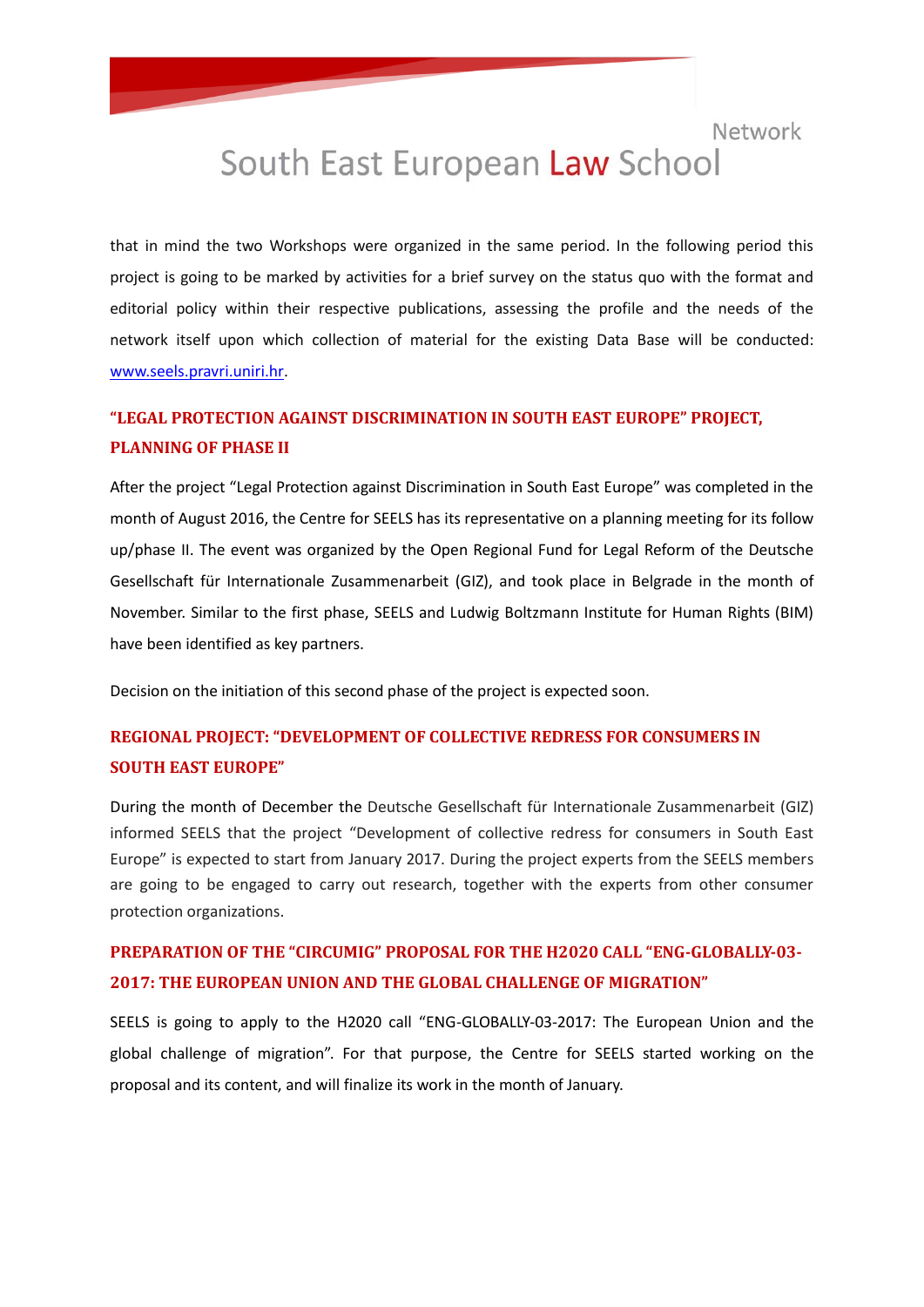## South East European Law School

The proposal that the Centre for SEELS prepares with the other partners is entitled "Concept and Programme for a New Positive Approach to Migration", and its acronym is "CIRCUMIG". It includes 10 educational and professional institutions:

| Participating institution                                                            | Country |
|--------------------------------------------------------------------------------------|---------|
| <b>USAAR: Universität des Saarlandes</b>                                             | Germany |
| <b>EURICE: European Research and Project Office GmbH</b>                             | Germany |
| PAN: Panteion University of Social and Political Sciences Athens Athens (t.b.c)      | Greece  |
| SEELS: South East European Law School Network                                        |         |
| UCL: University College London                                                       | UK      |
| <b>UGRA: University of Graz</b>                                                      | Austria |
| UHH: University of Hamburg                                                           | Germany |
| ULIE: University of Liège (Centre d'Etudes de l'Ethnicité et des Migrations – CEDEM) | Belgium |
| UKRAK: University of Kraków                                                          | Poland  |
| <b>UVIE: University of Vienna</b>                                                    | Austria |

#### **ERASMUS + JEAN MONNET: SUPPORT TO NETWORKS, PREPARATION OF A PROJECT APPLICATION**

Aside from the previously mentioned one, SEELS is going to apply to the call Erasmus + Jean Monnet: Support to Networks. The proposal for this call is envisaged to be a continuation of the SEE EU Law Net (summer schools), which was in the past supported by the German Academic Exchange Service (DAAD). This project too, if approved, is going to be implemented by consortium of multiple institutions.

### **PUBLIC RELATIONS & EXTENDING PARTNERSHIPS**

#### **REGULAR UPDATE OF SEELS' WEB AND FACEBOOK PAGE**

Aiming to reach the widest of audience possible the Centre for SEELS regularly updates the web and Facebook page of the SEELS network, thereby informing about the activities of SEELS and its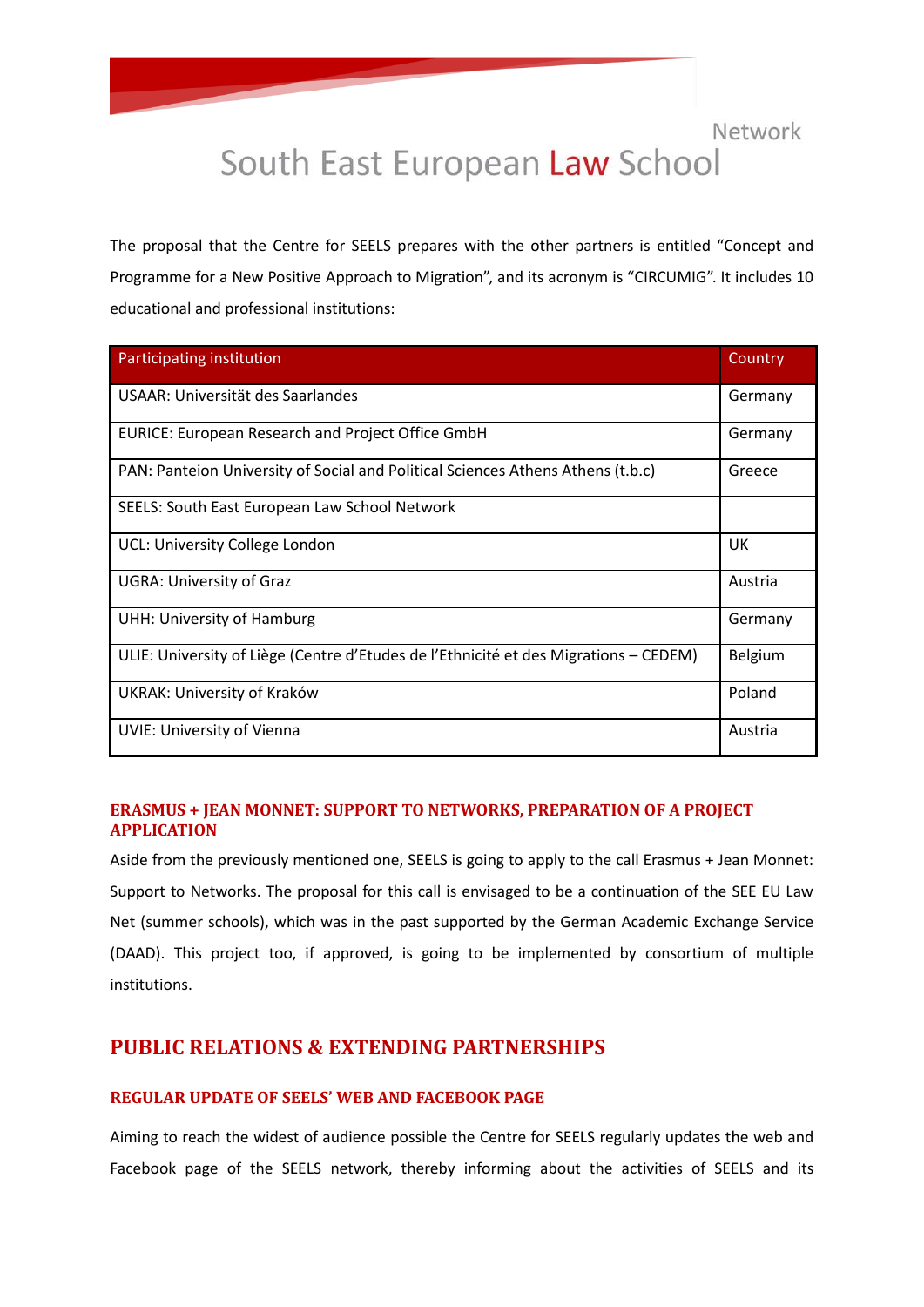## South East European Law School

members, but also sharing attractive news from the academic world. Moreover, as our students are always in the focus, we are regularly updating internship and scholarship opportunities for them as well. Since, unlike the previous months, October is always quite dynamic in the academic world, the number of scholarship and internship opportunities that were published is quite significant. We are of course expecting it to be even higher since we are going to keep searching in the following period as well.

In case of an interest for internships or scholarships please visit: [http://seelawschool.org/index.php?option=com\\_content&view=article&id=260&Itemid=977&lang=e](http://seelawschool.org/index.php?option=com_content&view=article&id=260&Itemid=977&lang=en)  $n$ 

## **ATTENDANCE AT THE CONFERENCE WEEK "CONNECT BACK – ALUMNI4EUROPE: THE EUROPEAN UNION AS A GLOBAL ACTOR"**

As aforesaid, representatives of both, the SEELS network and its administrative body – the Centre for SEELS Conference Week "Connect Back – Alumni4Europe: The European Union as a Global Actor" that was organized by Europa-Institut from the Saarland University and took place in Saarbrücken, Germany in the month of November. The attendance, aside from the planning of future activities, was also used for promotion of the SEELS network and meeting potential partners.

#### **PARTICIPATION AT A WESTERN BALKANS JUDICIAL TRAINING INSTITUTIONS COORDINATION MEETING**

Bearing in mind that it considers SEELS as a successful example of a regional academic network, which has been taken into consideration in the establishment of the network of Judicial Training Institutions, the Regional Cooperation Council (RCC) welcomed the Fundraising coordinator of the Centre for SEELS on the Western Balkans Judicial Training Institutions Coordination Meeting in Belgrade, 9th and 10th of November 2016.

The two – day Coordination Meeting was used in order to enhance the capacities for a strong network of Judicial Training Institutions.

More information about the event can be found here:

[http://www.respaweb.eu/0/events/80/regional-conference-on-administrative-legal-framework-in](http://www.respaweb.eu/0/events/80/regional-conference-on-administrative-legal-framework-in-western-balkans#mtkeywords=Regional)[western-balkans#mtkeywords=Regional.](http://www.respaweb.eu/0/events/80/regional-conference-on-administrative-legal-framework-in-western-balkans#mtkeywords=Regional)